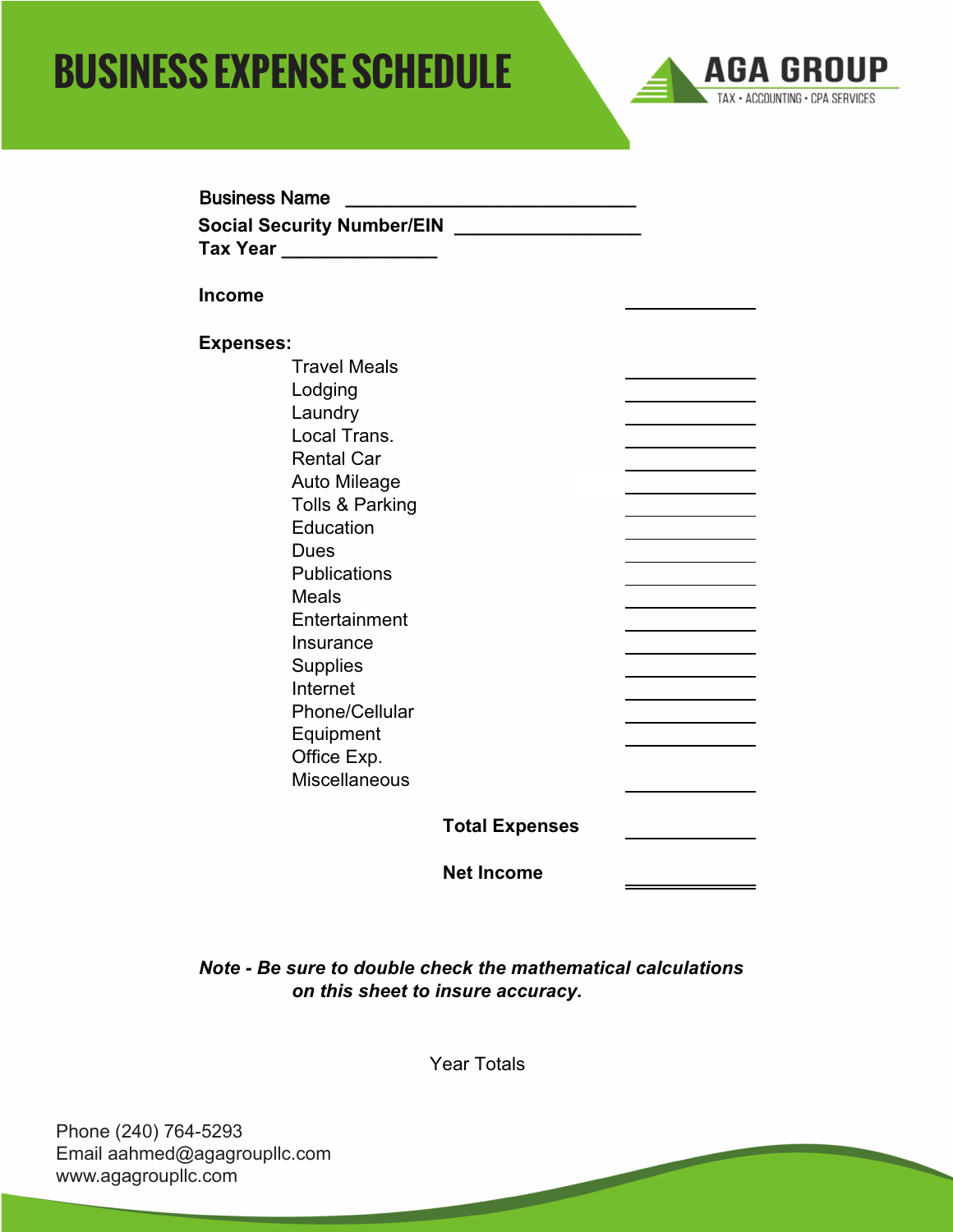

## **BUSINESS PROFESSIONALS DEDUCTIONS**

| x |
|---|
|   |

Client: ID# Tax Year

The purpose of this worksheet is to help you organize your tax deductible business expenses. In order for an expense to be deductible, it must be considered an ''ordinary and necessary'' expense. You may include other applicable expenses. Do not include expenses for which you have been reimbursed, expect to be reimbursed, or are reimbursable.

| <b>Miscellaneous</b>     |                          | Telephone                                     |  |
|--------------------------|--------------------------|-----------------------------------------------|--|
| <b>Business Cards</b>    |                          | Long Distance                                 |  |
| Clerical                 |                          | Faxes                                         |  |
| <b>Computer Supplies</b> |                          | Pay phone                                     |  |
| <b>Customer Lists</b>    |                          | Cellular                                      |  |
| <b>Gifts</b>             |                          | 2nd Line                                      |  |
| <b>Office Supplies</b>   |                          | Beeper/Pager                                  |  |
| Postage                  |                          | <b>Answering Service</b>                      |  |
| Photocopying             |                          | Other                                         |  |
| Printing                 |                          | Other                                         |  |
| Repairs                  |                          | Total                                         |  |
| Shipping                 |                          |                                               |  |
| Stationery               |                          | Equipment                                     |  |
| Other                    |                          | <b>Attache Case</b>                           |  |
| Other                    |                          | Calculator                                    |  |
| Total                    |                          | Camera                                        |  |
| Professional             |                          | <b>Desk</b>                                   |  |
|                          |                          | Chair                                         |  |
| <b>Dues</b>              |                          | <b>Filing Cabinet</b>                         |  |
| E & O Insurance          |                          | <b>Cell Phone</b>                             |  |
| Legal & Professional     |                          | Software                                      |  |
| Licenses                 |                          | <b>Tape Recorder</b>                          |  |
| Memberships              |                          | Telephone                                     |  |
| Publications             |                          | Other                                         |  |
| <b>Seminars</b>          |                          | Other <sub>_________</sub>                    |  |
| <b>Continuing Ed</b>     |                          | Total                                         |  |
| <b>Resumes</b>           |                          |                                               |  |
| Other___________         |                          | Vehicle & Travel                              |  |
| Other                    |                          | See Vehicle, Travel & Entertainment Worksheet |  |
| Total                    |                          |                                               |  |
|                          | <b>Other Information</b> |                                               |  |
|                          |                          |                                               |  |
|                          |                          |                                               |  |
|                          |                          |                                               |  |
|                          |                          |                                               |  |

Phone (240) 764-5293 Email aahmed@agagroupllc.com www.agagroupllc.com